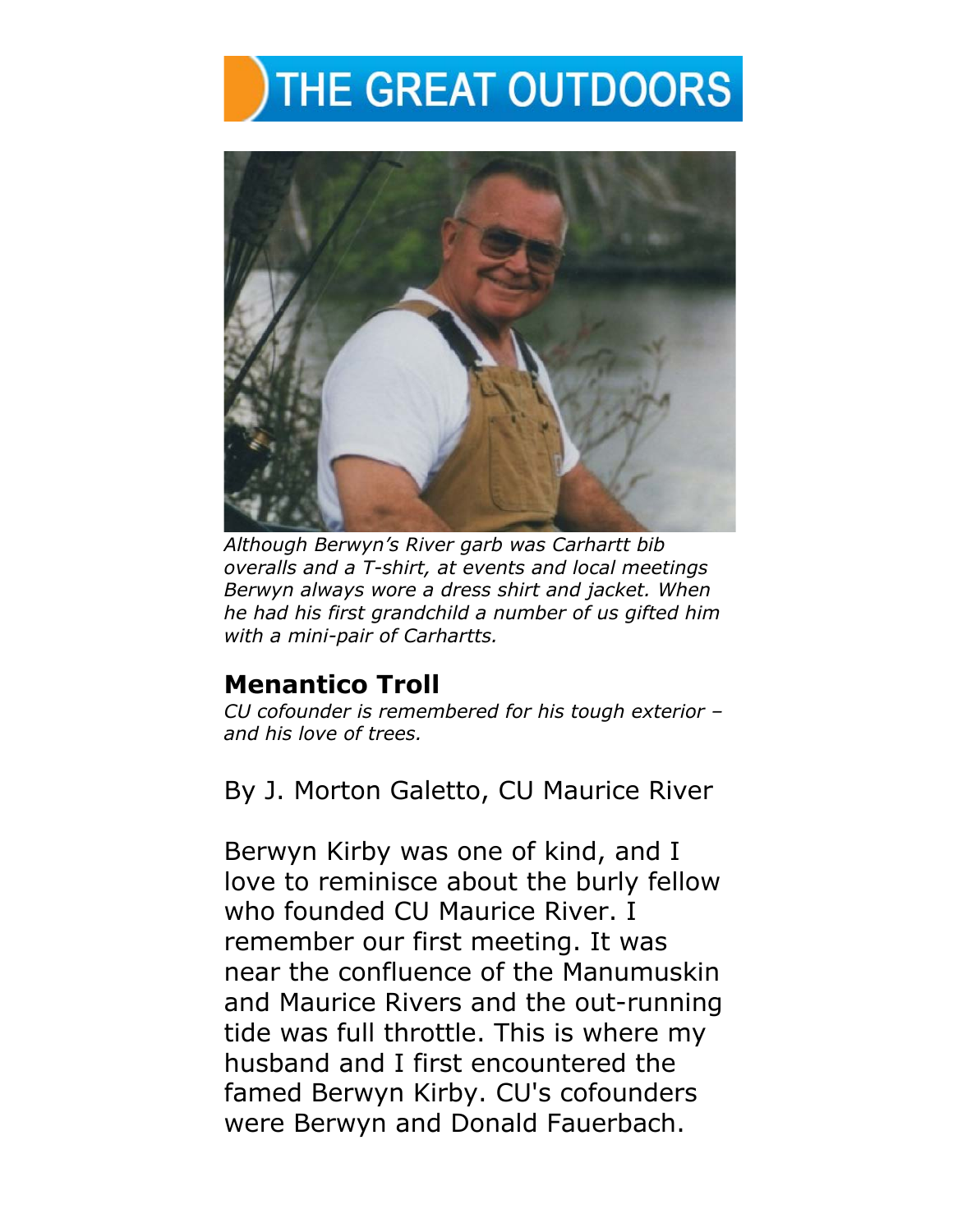The original CU members had organized an inner-tube paddle on the Manumuskin, but as they entered the main river the tide had switched. Paddling an inner-tube is no easy task and we offered to lash them together and tow them to their take-out at point at Fauerbach's.

When we offered to tie Berwyn's tube to the rest of the flotilla he just declined with a grunt of sorts and a twinkle in his eye. At that point I had no way of knowing that I would see this look many more times in the future. He was wearing his iconic Carhart overalls with a white tee, and he was about 50 at the time. His biceps were tree trunks and he kept up with the flotilla using sheer muscle power for what I would estimate to be a two-mile trip.

Berwyn passed away in 2020 at 84 years of age; stories about him abound. He was rightfully proud of his football career in HS and at Penn State. But more than anything he was proud of his education and his oration abilities. He built his home on the Menantico and it is sided with planks that retain their rough cut, a testimony to his love of trees. He knew every board and didn't mind telling you so. He used to open many of his advocacy speeches with "I'm not a tree- hugger." But I knew better. In in spite of his brawn and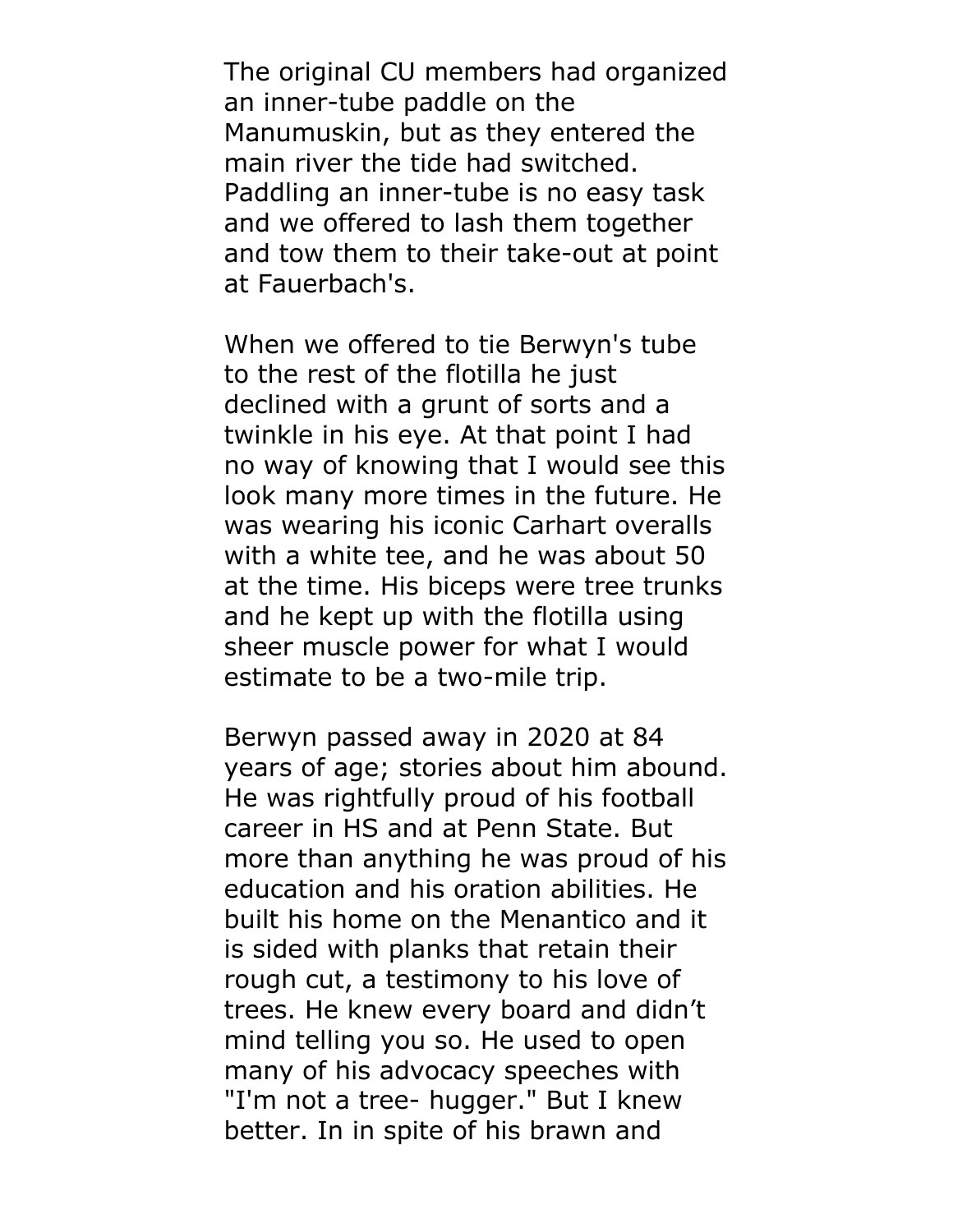projected gruff spirit, he was also a pussycat especially when it came to the love of his life, Kay.

He raised his two daughters on the forested property and took pride in defending it from trespassers, especially off-road vehicles. Berwyn was a teacher and was often given the students who had behavioral problems, so he knew how to manage troublemakers. On the river this earned him a reputation as the Menantico Troll. It surely got him into difficulty at times as he confronted trespassers with possibly a bit too much intensity. He sported a drill sergeant's flat top and a don'tmess-with-me aura. He could cast a glance with a smile that would freeze your blood. Sensible people would enter his driveway for only a few yards and then retreat. But those who chose to pass the 50 "No Trespassing Signs" and "Turn Around - This Means You" ending at his house might find more than they bargained for. Berwyn and I grew to be close friends and yet I would never think of going to see him without calling first. That's just good manners – and also safer!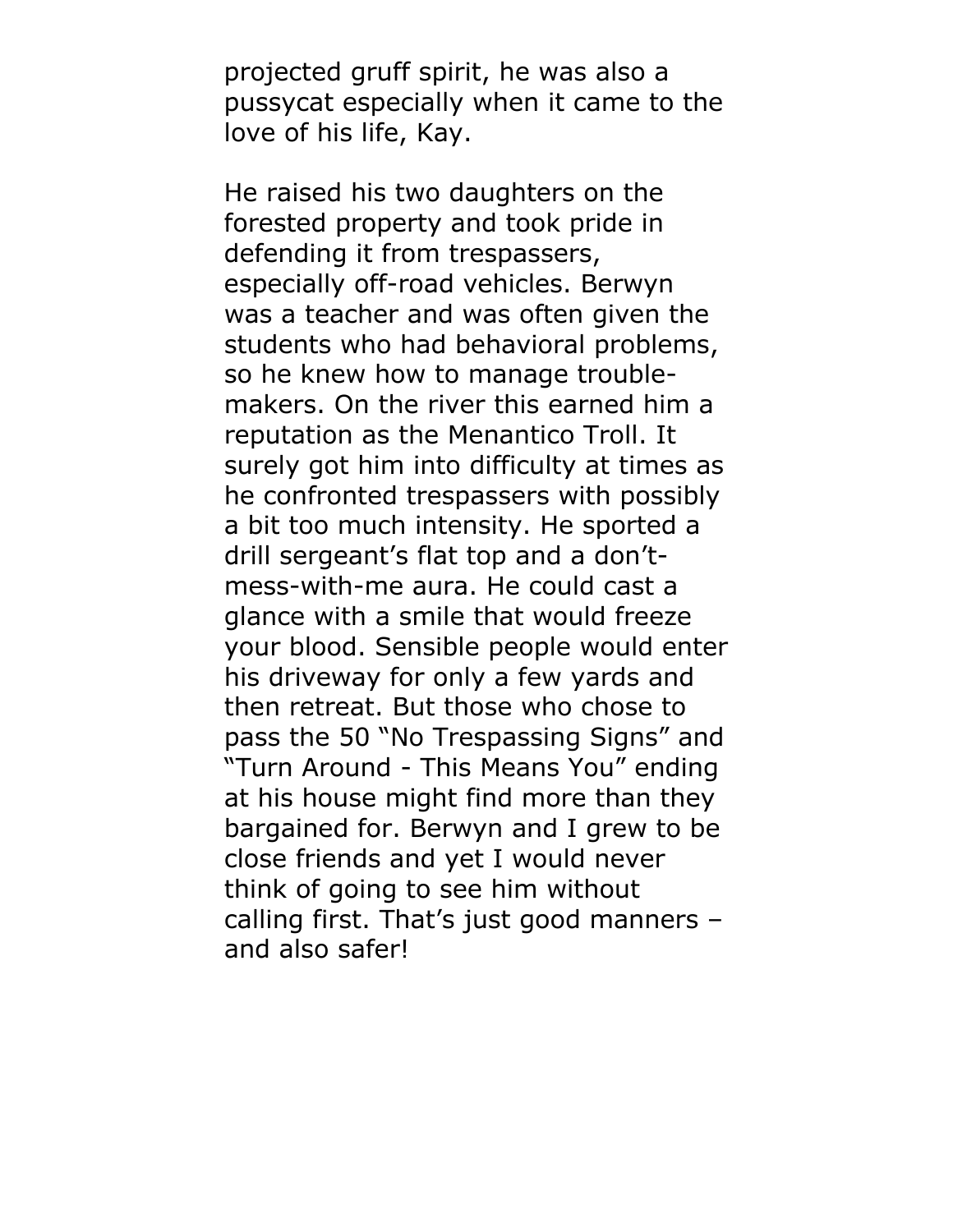

*CU prepares to erect an osprey platform across from Berwyn Kirby's home on the Menantico. The sest was the first and only nesting platform that was camouflaged, as Berwyn didn't want it to be obvious to possible mischief-makers. He was known for his very protective proclivities. Pictured above. Berwyn in his usual bibbed uniform, points to his Chesapeake retriever bringing a log to please him.* 

Berwyn could talk about the Menantico like a scholar or a romantic; his love for his property and the river ran deep. His words were articulate and strong. He would say that words were powerful, but that sometimes you had to take out the bazooka in your back pocket. So we weren't always on the same page but we were on the same mission.

His high school and college football career were legendary. He owned a bar called Club 31 that was named for the Millville Thunderbolts' 31-game winning streak. Millville is a sports-minded town, and the Thunderbolt Club held Berwyn's athletic prowess in high regard.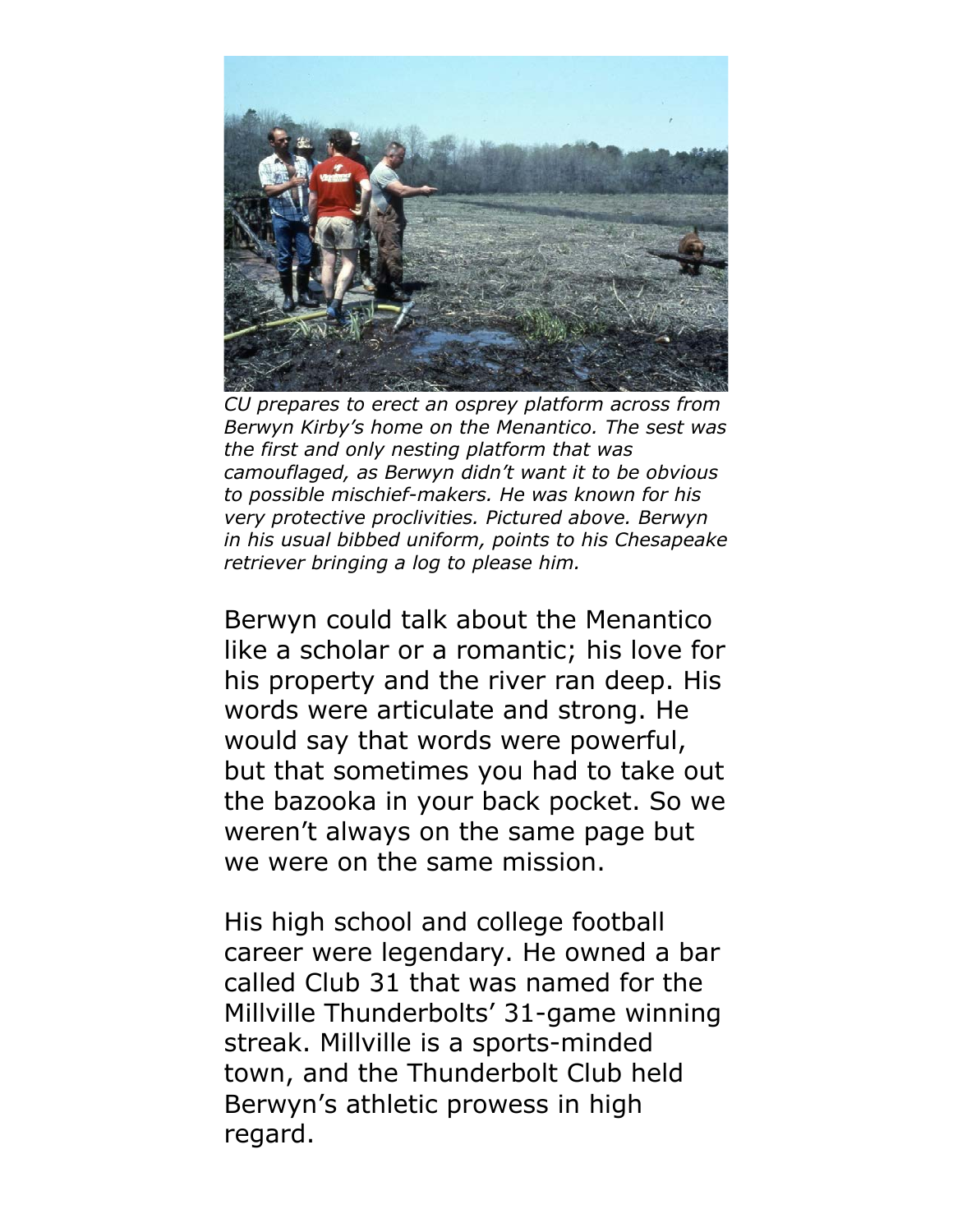Classmate Joanne Murphine and Berwyn were both selected as Best Athlete in their class and both were original Trustees of CU Maurice River. Joanne relayed to me that Berwyn and his brother Ellis were also expert tap dancers and entertained classmates on stage.

"I suppose no one dared to tease them?"

"No way," Joanne replied with a laugh and a very knowing look.

I asked him about these dance skills and he told me he and Ellis were a pair, and that tap dancing earned them money in their college years - plus a few dates too, relayed with that special twinkle in his eyes. He mentioned their being grunions and pool boys in California. I chose not to ask for details, which were not likely forthcoming anyway. But for all his brawn he was a gentleman too. Berwyn always told the truth as he saw it - a straight talker. However, in my humble opinion when he said he was not a tree-hugger he was lying, except possibly for literally.

He was a big softie for a flying squirrel that lived in his house for a few weeks before wearing out its welcome. I told him his friendship would come to a bad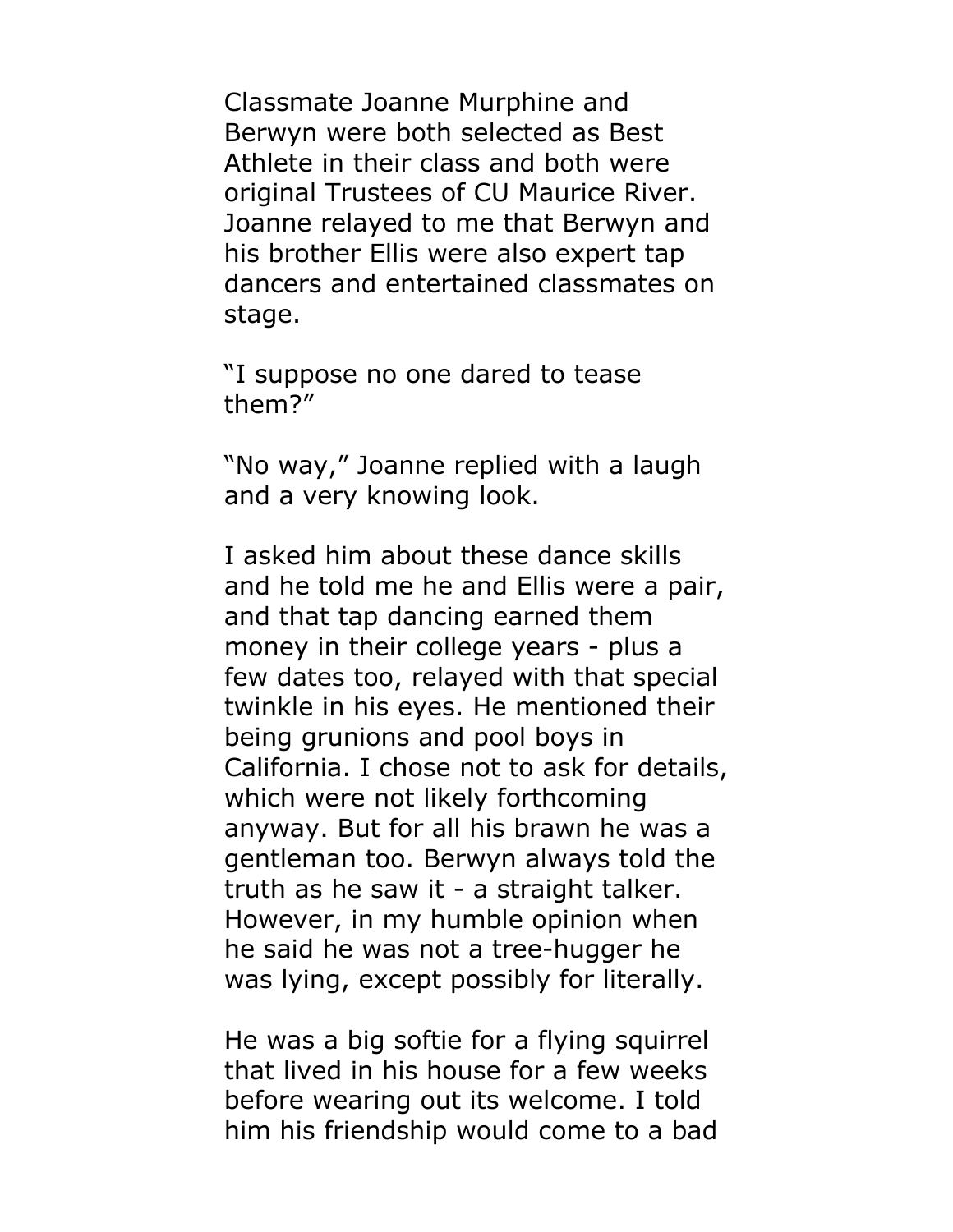ending, and Berwyn protested, "But he's really a little character, he's so cute." "Yeah, right, until he becomes mischievous and brazen," I said, suggesting he end the friendship before the relationship deteriorated. Too late…

Berwyn understood the connection between many things in nature and shared those feelings often. Honestly, he knew the squirrel would have to be evicted. That squirrel belonged in the trees.

This story brings me to a few succinct points.

What Berwyn knew, because he was a "tree hugger" in spirit if not in fact, was that trees do an amazing variety of things for us and need to be protected. They hold soils and prevent erosion. Trees offer shade, protecting ourselves and other animals from solar radiation. Trees provide noise and wind attenuation, as well as shelter. We build our homes and furnishings from their lumber. Canopies of trees are a physical filter of dust and pollutants in our air. Each tree removes 3 and 3/4 pounds of particulate from the air. Many trees have medical properties, maybe a great topic for a future article. Treed properties have a greater resale value. Animals rely on trees for habitat. A mature oak supports 543 species of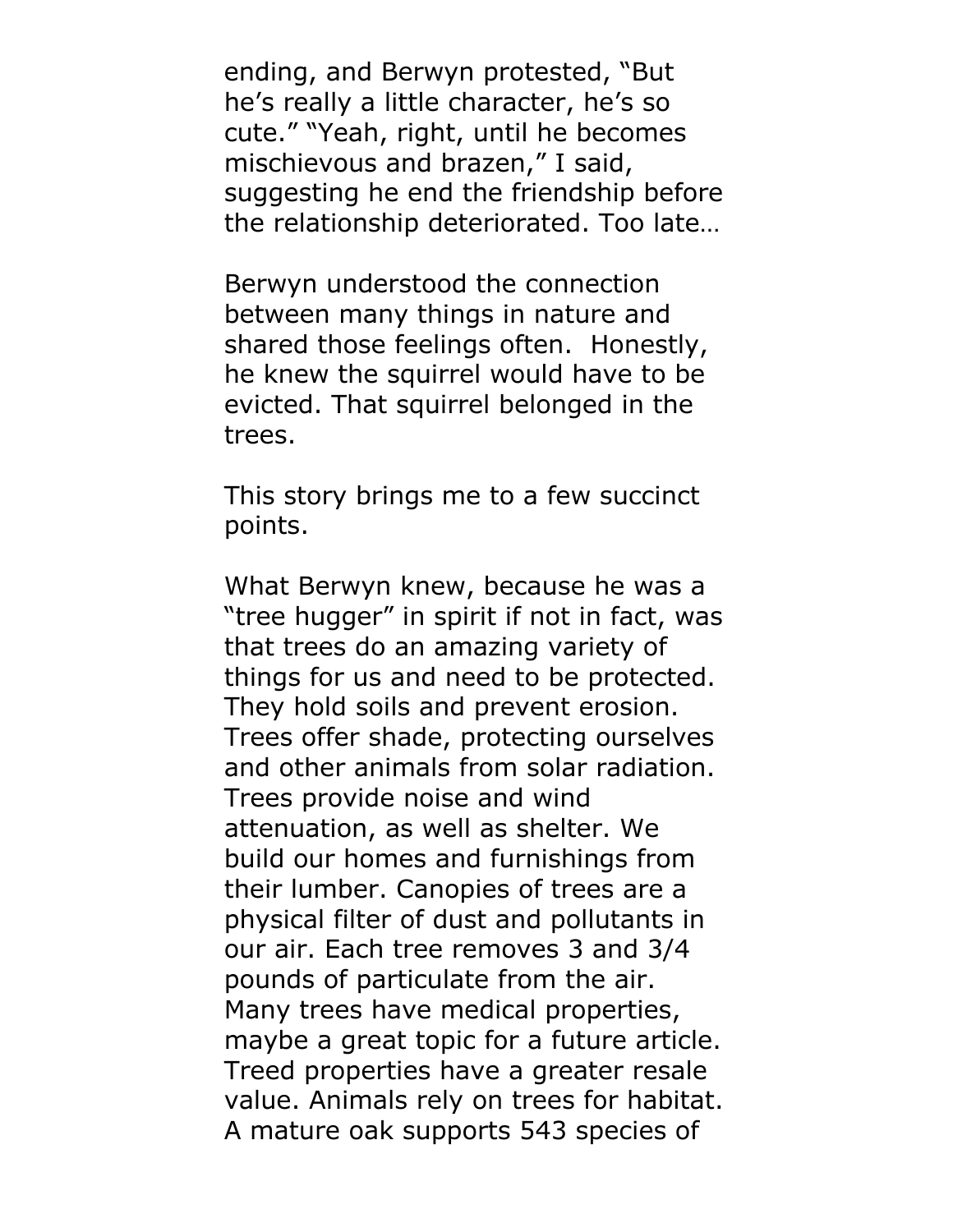moths and butterflies, and an endless number of animals. Black cherries support 456 lepidoptera species. The young of many bird species are reliant on caterpillars and insects as a food source. Cherries are eaten by 54 different bird species.

Research is demonstrating their benefit for the human spirit and body. Within minutes of being in a forest and green space, your blood pressure drops, your heart rate decreases, and your levels of stress are reduced.

Trees provide oxygen by the process of photosynthesis; they absorb carbon dioxide and produce the oxygen we breathe. The absorption of the carbon dioxide they store slows the rate of global warming. There are many statistics about the rain forest being the lungs of the planet. Sometimes I think we talk about the rainforest to distract ourselves from our own responsibility to forests here in North America. Honestly, the rainforest is an unusually large carbon sink and the estimates about our demise without it are disconcerting to say the least. But it does not eliminate our accountability to trees here at home.

I've intentionally kept my story long and my facts short, hoping we might each retain my key point - just as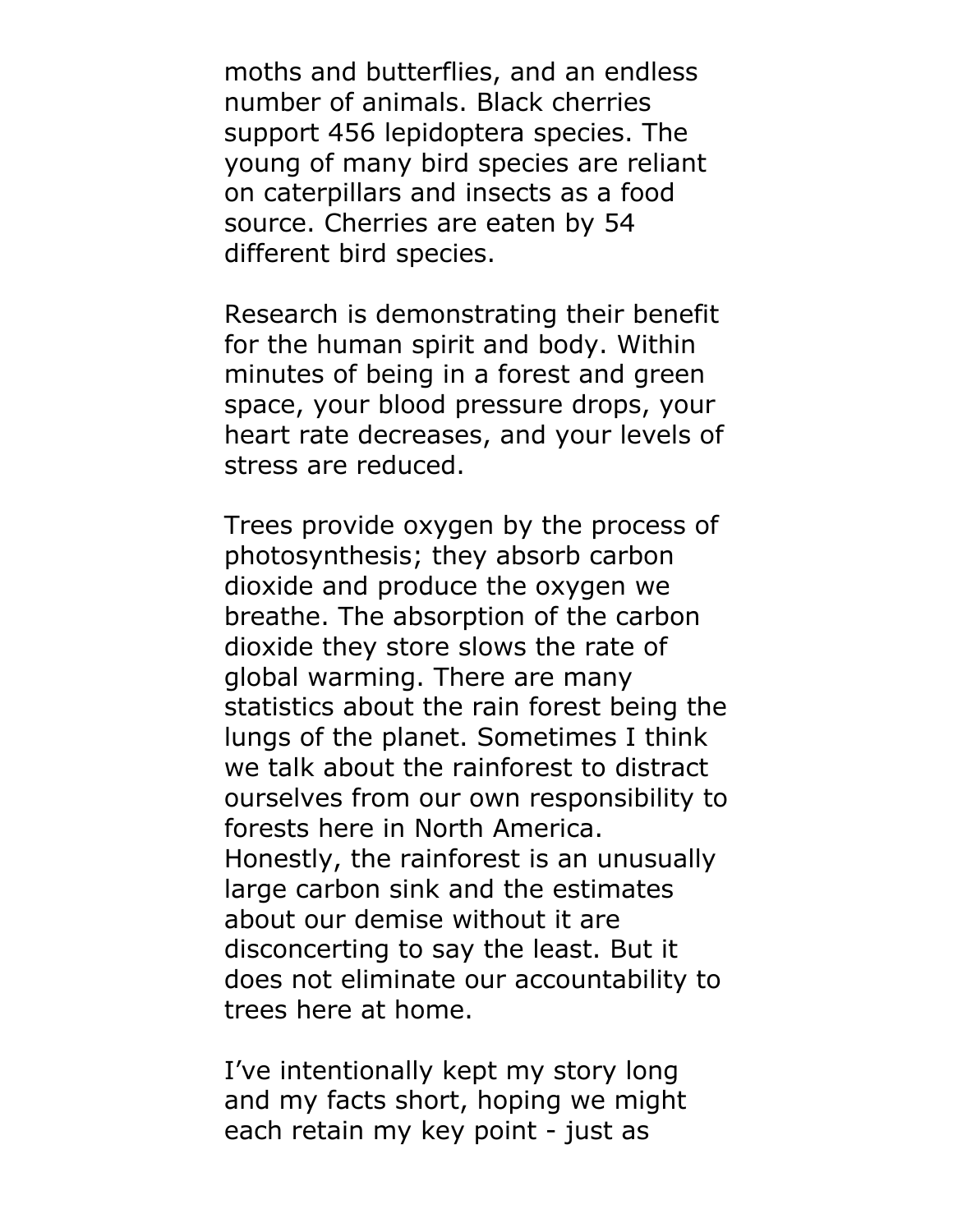Berwyn was my friend, trees are our friends too.

So let me be clear: I am a tree-hugger, and proud to admit it. One of the most important roles that trees play is a link between the present and the past. They are the longest living species on earth. And when I hug a tree, I get a twinkle in my eye. And in spite of Berwyn's denials, I know he was secretly a treehugger too.